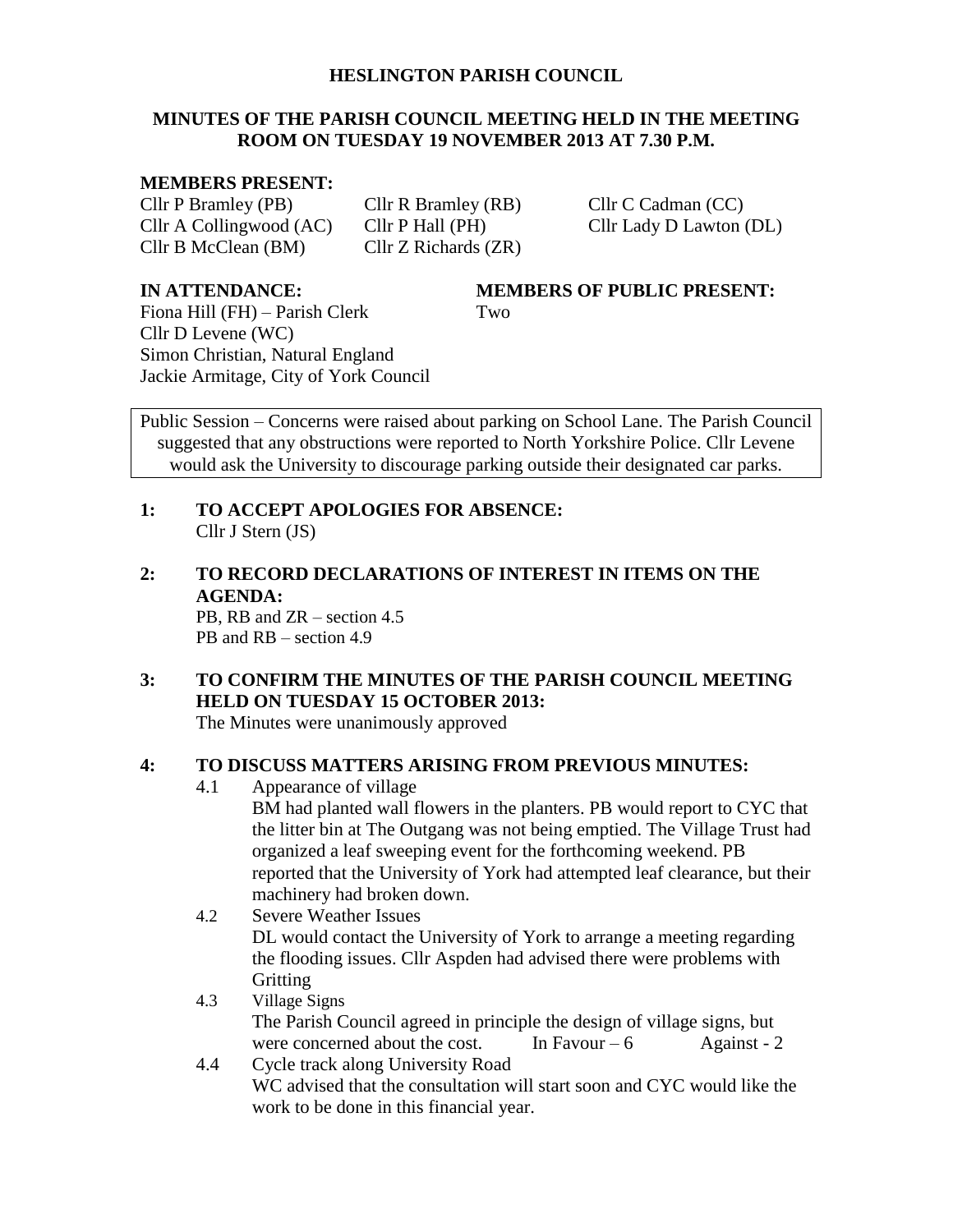- 4.5 City of York Local Plan PB and RB had attended a CYC meeting to discuss consultation Responses.CYC had commissioned further studies from outside bodies.
- 4.6 Boundary Commission Review The Summary Report said – "The Commission received strong evidence opposing combining the University of York with the villages of Fulford and Heslington in the rural south of York. In response to the submissions received, we have amended our draft recommendations for Fulford & Heslington ward. Our final recommendations are based on the submissions of the York Outer Liberal Democrats and Councillor Aspden which include the University of York with Hull Road ward. This arrangement would allow the University to be included in a revised three-member Hull Road ward where there is a large student community. We consider this provides for a better reflection of community identities and interests and will provide for good electoral equality. As a consequence of this, Fulford parish and the remainder of Heslington parish would form a single member Fulford & Heslington ward". FH was asked to invite Andrew Flecknor to a Parish Council meeting to discuss Community Governance Reviews.
- 4.7 Dog Orders

This was discussed at length and it was agreed that FH write to Simon Christian asking him to obtain an initial response from Natural England and to consult with RSPB.

- 4.8 Neighbourhood Planning The Parish Council would not proceed at this stage, but leave on the agenda for future discussions
- 4.9 Holmfield Lane Signs

WC would report these signs and request they are removed.

4.10 CYC HMO's Consultation

FH was asked to respond as follows -

The points that the Parish Council would like to make are:

1. "Neighborhoods" are the special units in which face-to-face social interactions occur – the personal settings and situations where residents seek to realise common values. Thus the "Neighbourhood" for any application in Heslington should be just the parish of Heslington or it could be enlarged to include Badger Hill but certainly should not include more distant settlements.

2. Thresholds are to be reviewed annually. The criteria used for these thresholds should also be reviewed.

3. The 100m street length rule should include any property with a boundary which can be reached on foot within 100m of the applicant property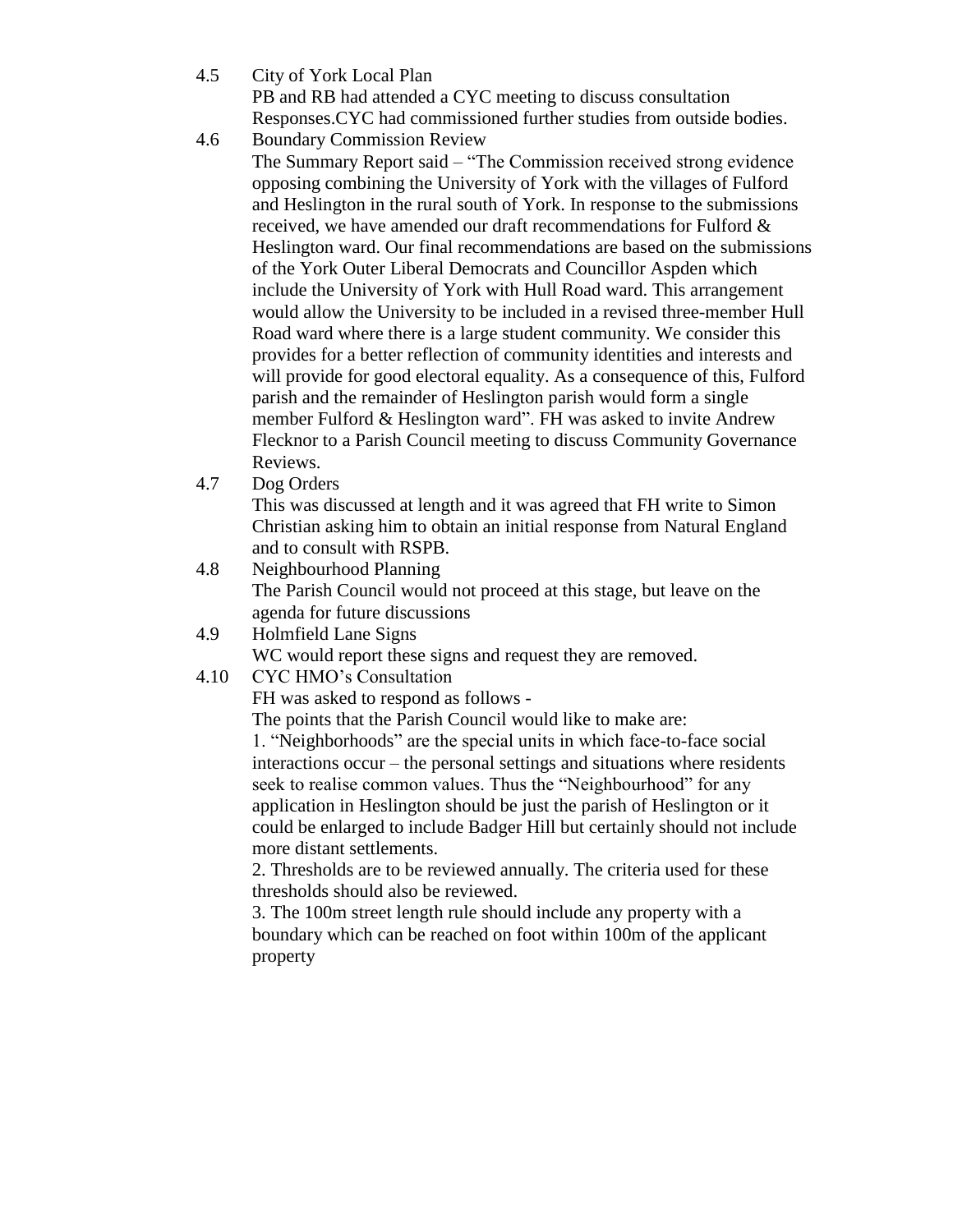4.11 Parish Council Vacancy

The Parish Council was advised that Jeffrey Stern had resigned from the Parish Council. FH had prepared a vacancy notice, which would be places on the notice board. FH would send a thank you letter on behalf of the Parish Council*.*

# **5. TO DISCUSS, IF NECESSARY, LONG-STANDING MATTERS:**

5.1 Highway Matters

5.1.1 Yorkshire Marathon

FH was asked to write to the organizers asking them not to use the Church Field in future and to ensure a contact number is available before, during and after the event

- 5.2 University of York NTR
- 5.3 Elvington NTR
- 5.4 Communication Heslington Village Website/ Parish Newsletter NTR

### **6: TO RECEIVE ANY MATTERS RAISED BY MEMBERS OF PUBLIC:**

Mr. Visick advised that audibility was still a slight problem, but was much improved.

# **7: TO REPORT AND MAKE RELEVANT RECOMMENDATIONS ON NEW**

**PLANNING APPLICATIONS:**<br>*Letter A:* We support the application *We support the application Letter B: We have no objections* We do not object but wish to make comments or seek safeguards as set out overleaf *Letter D: We object on the planning grounds set out overleaf* 7.1 13/03287/REMM University of York Letter B 7.2 13/03374/TCA Well House, Well Garth Letter B – The Parish Council noted that the tree was not in the applicant's garden, so it must be subject to the owner's consent.

7.3 13/03422/TCA 1 Hall Park

Letter B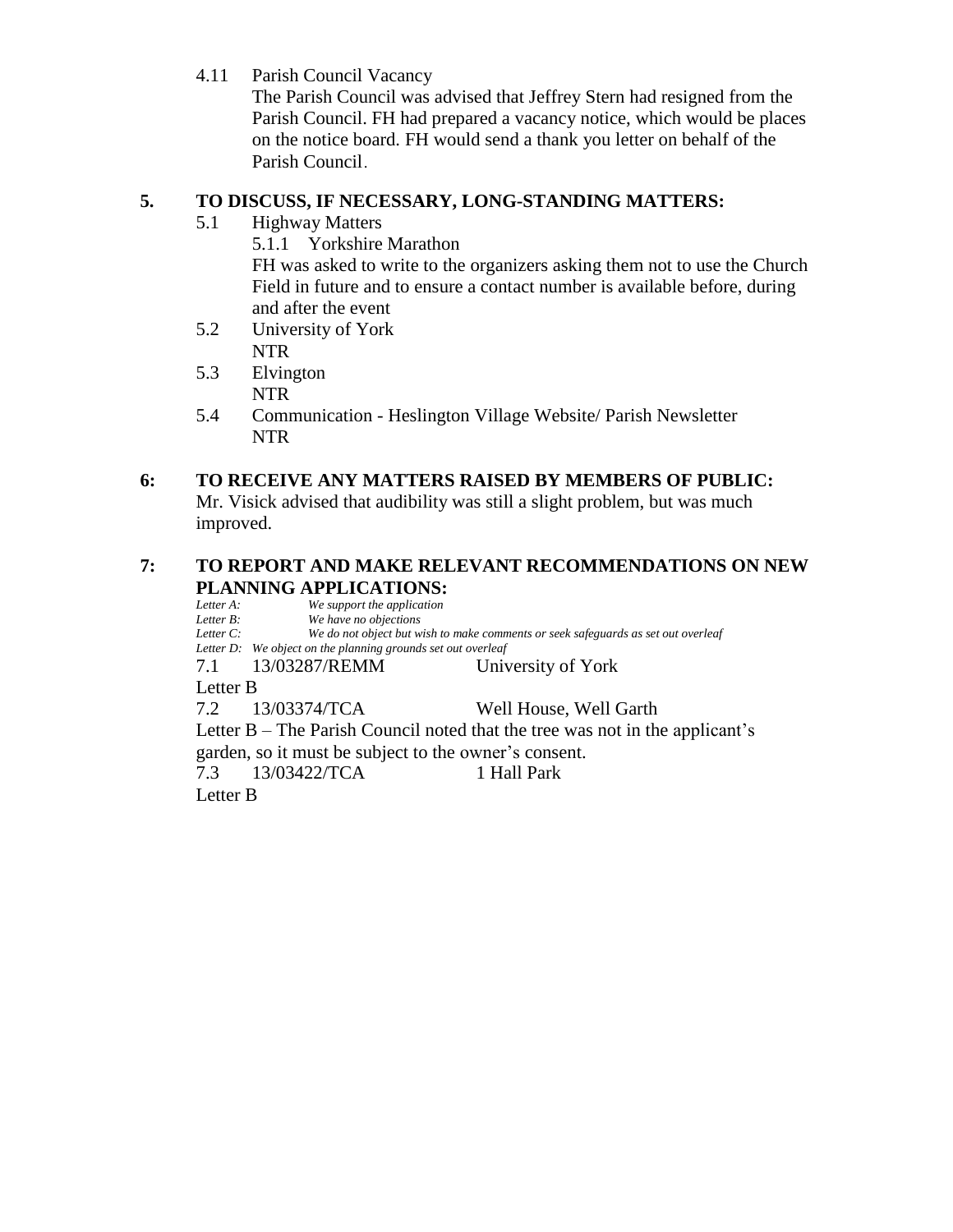### **8: TO REPORT PLANNING DECISIONS BY CITY OF YORK COUNCIL:**

| 12/03617/REM    | Campus 3/Heslington East     | Permitted     |
|-----------------|------------------------------|---------------|
| 12/03655/FUL    | 12 School Lane               | Permitted     |
| 12/03814/ADV    | Market Square, Vanbrough Way | Permitted     |
| 13/00096/FUL    | Jack Lyons Concert Hall      | Permitted     |
| 13/00360/TCA    | 3 The Orchard, Walnut Close  | No Objections |
| 13/00440/TCA    | <b>Heslington Hall</b>       | No Objections |
| 13/00521/NONMAT | Block C, Chem Dept           | Permitted     |
| 13/00543/REMM   | University of York           | Permitted     |
| 13/00571/FULM   | Biology Dept, Wentworth Way  | Permitted     |
| 13/00789/TCA    | Vyne Cottage, 30 Main St     | No Objections |
| 13/00623/ADV    | Loyds Bank                   | Refused       |
| 13/00716/FUL    | Biology Dept, Wentworth Way  | Permitted     |
| 13/00828/FUL    | Fairfield, School Lane       | Refused       |
| 13/00963/FUL    | 18 Main St                   | Approved      |
| 13/00964/LBC    | 18 Main St                   | Approved      |
| 13/01446/ADV    | Loyds Bank                   | Permitted     |
| 13/01797/TPO    | Dalham House                 | No Objections |
| 13/02561/FUL    | 27 The Crescent              | Approved      |
| 13/02761/REM    | The Catalyst                 | Permitted     |
| 13/02814/FUL    | 22A The Crescent             | Approved      |
| 13/02822/ADV    | Block D, Chem Dept           | Permitted     |
| 13/02930/FUL    | 8 Market Sq., Banbrugh Way   | Permitted     |
| 13/03010/FUL    | JB Morrell Library           | Permitted     |

### **9: TO RECEIVE REPORTS FROM REPRESENTATIVES OF FOLLOWING OUTSIDE BODIES:**

| 9.1 | Ward Cllr David Levene                                             |
|-----|--------------------------------------------------------------------|
|     | Nothing further to what he had contributed throughout the meeting. |
|     | Ward Team meeting $28th$ Nov PB to attend.                         |

- 9.2 North Yorkshire Police NTR
- 9.3 Heslington East Community Forum NTR
- 9.4 Good Neighbourhood Forum NTR, next meeting March 2014
- 9.5 Ouse and Derwent Drainage Board The Outlet from the main lake is on university land and the board need permission to carry out inspections. FH would contact Gordon Eastman
- 9.6 Sportsfield NTR
- 9.7 York Environment Forum NTR
- 9.8 Alms Houses NTR